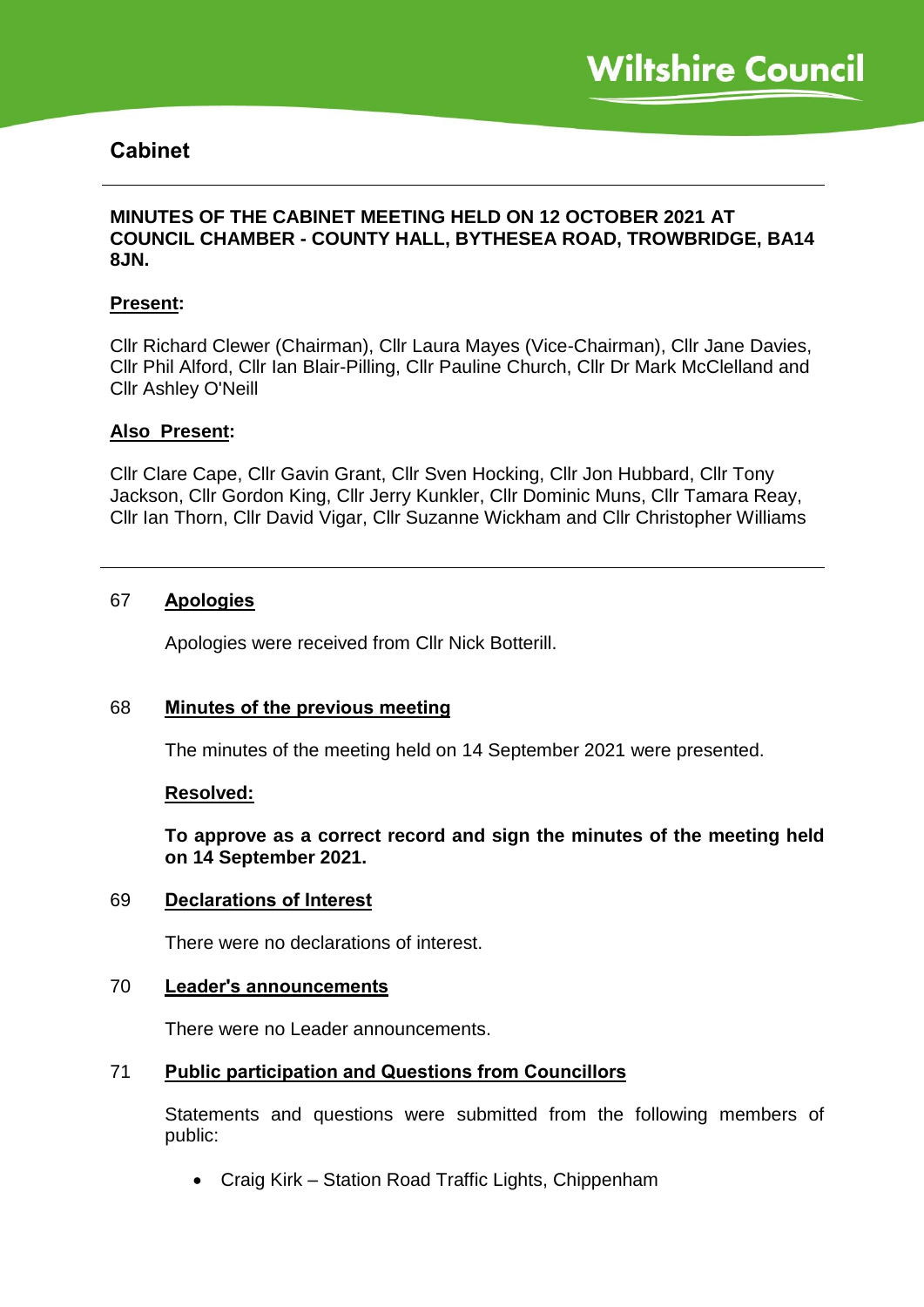- Mary Parsons Station Road Traffic Lights, Chippenham
- J Reed Station Road Traffic Lights, Chippenham
- Duncan Maclean Station Road Traffic Lights, Chippenham
- Mel Boyle Station Road Traffic Lights, Chippenham / Future Chippenham
- Dr Jimmy Walker Salisbury Central Area Framework
- Fiona Gout Station Road Traffic Lights, Chippenham

Cllr Clewer, Leader of the Council and Cabinet Member for MCI, Economic Development, Heritage, Arts, Tourism and Health & Wellbeing explained that the above questions had received written responses which were published on the Council's website prior to the meeting in the agenda supplement, which can be accessed [here.](https://cms.wiltshire.gov.uk/ieListDocuments.aspx?CId=141&MId=13772&Ver=4)

Further public statements were submitted from Colin Gale in relation to agenda item 6 – Electric Vehicle Charging Strategy and agenda item 7 – National Bus Strategy. The statements were received at this stage of the meeting and the Leader thanked Mr Gale for his contributions.

In addition to the above public questions, a number of questions and comments were received from:

- Cllr Ian Thorn
	- o Business Planning process
	- o Council agenda
- Cllr David Vigar Decarbonisation Grants
- Cllr Gavin Grant Update on Covid recovery discussions with market towns

The above questions and comments received verbal responses at the meeting, which are also available on the recording of the meeting [here.](https://cms.wiltshire.gov.uk/ieListDocuments.aspx?CId=141&MId=13772&Ver=4)

### 72 **Electric Vehicle Charging Strategy**

Cllr Dr Mark McClelland, Cabinet member for Transport, Waste, Street Scene and Flooding presented the report which provided detail about the Electric Vehicle Charging Infrastructure Plan 2021/24 to enable the provision of electric charging across the county.

Cllr Dr McClelland explained that historically the provision of Electric Vehicle Charging Points (EVCPs) on Wiltshire Council land had been funded through grants, with the maintenance managed and funded by the commercial provider. Due to the EVCPs being old technology the parts are no longer available, and the commercial provider is unable to facilitate their repair. The current infrastructure is therefore in need of replacement, and requests have been received from the community for additional EVCPs. There is an opportunity to renew the current infrastructure in the short term and set the foundations for a long-term strategy which will be developed as part of the new Local Transport Plan in 2023.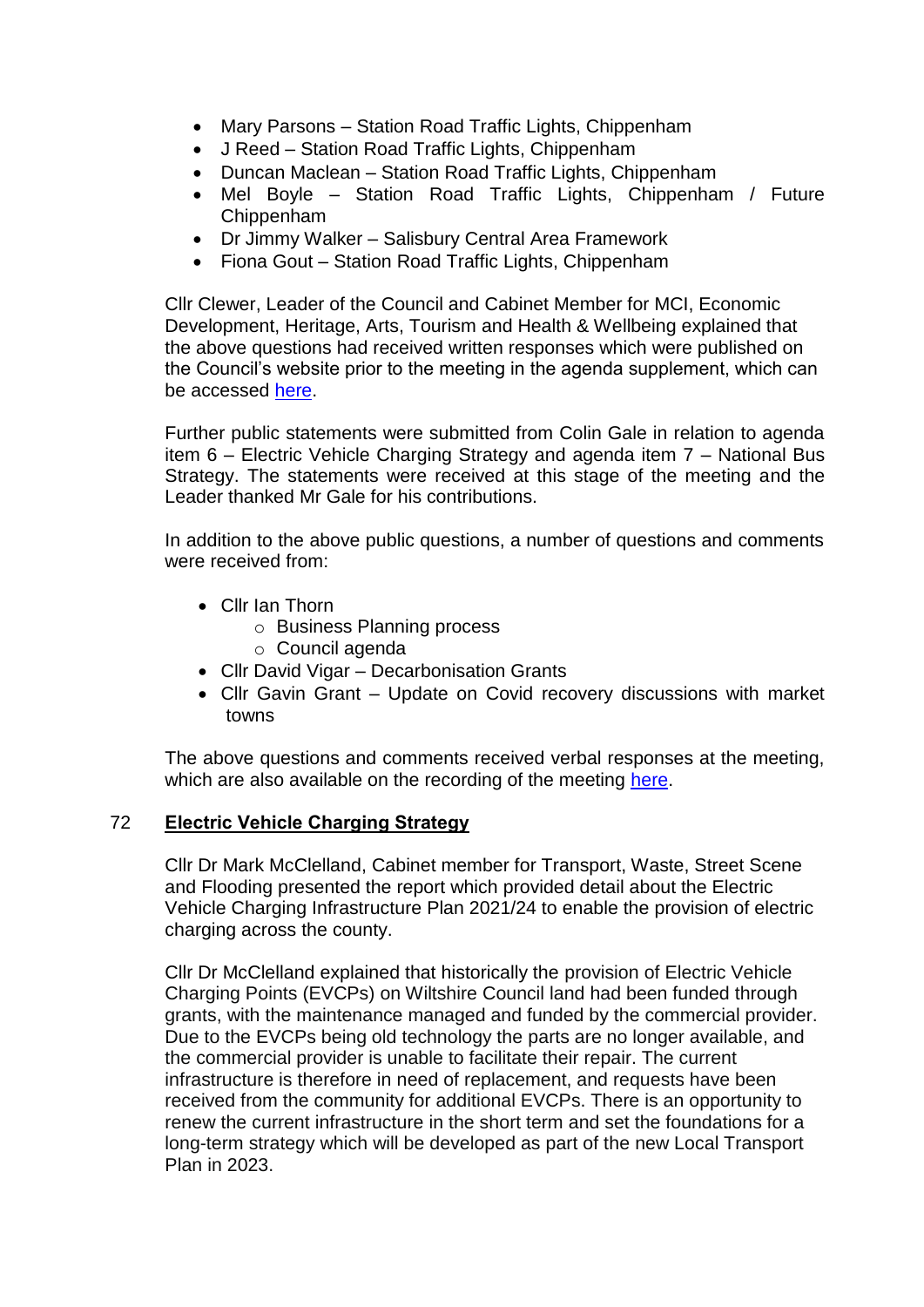Cllr Graham Wright, Chair of the Global Warming & Climate Change Task Group confirmed that the Task Group, along with members of the Environment Select Committee, had considered the detail of the report at the Task Groups meeting on 8 October 2021. Cllr Wright informed Cabinet that the Task Group welcomed the report and felt that the Plan would address immediate challenges and help prepare for a more detailed strategy going forward. Cllr Jerry Kunkler, Chair of the Environment Select Committee also welcomed the report and commented on the potential for new build homes to incorporate EV charging points as standard.

Cllr Ian Thorn raised question in relation to the following matters:

- The expectation that the proportion of electric vehicles on roads by 2030 would reach 30% and the development of the appropriate infrastructure to reflect the likely demand and enshrined in the forthcoming Business Plan. Cllr Dr McClelland confirmed that the Strategy would take into account future statistics in its development and support for the Strategy to be included in the Business Plan.
- The importance of the Local Plan in relation to EV charging points in new homes. The Cabinet noted that it was not current Government policy for developers to install EV charging points in new homes, although the Council could encourage this.
- Development of the Transport Plan and engagement with the private sector. Cllr Dr McClelland confirmed that the Council will undertake appropriate consultation within the confines of national legislation.
- Concern at the use of 2011 census information to inform the Strategy. Cllr Dr McClelland and the Leader confirmed that checks would be undertaken in relation to the use of more up to date census information.

Cllr Jon Hubbard suggested the use of solar panels to power charging points in Council car parks, social housing to include or the infrastructure to retrofit EV charging points and heat source pumps. Cllr Hubbard was concerned that the majority of residents did not have funds to purchase long range electric vehicles, therefore the infrastructure detailed in the Strategy needed to be in place to provide the necessary public charging points. He also referred to the Dutch railway network utilising renewable wind power to run the service. The Leader confirmed that solar panels were being considered for charging points in car parks, new social housing would be zero carbon and easily adaptable to include EV charging points and heat source pumps.

Cllr Gordon King asked about the Housing Decarbonisation Strategy and when it was expected to be available. The Director of Highways and Environment expected that the Government Strategy would be available shortly.

Cllr Clare Cape commented on a specific planning application in Chippenham and asked for the inclusion or installation of the infrastructure to enable the connection of EV charging points. The Leader explained that the Council could only encourage developers to include EV charging points in new homes.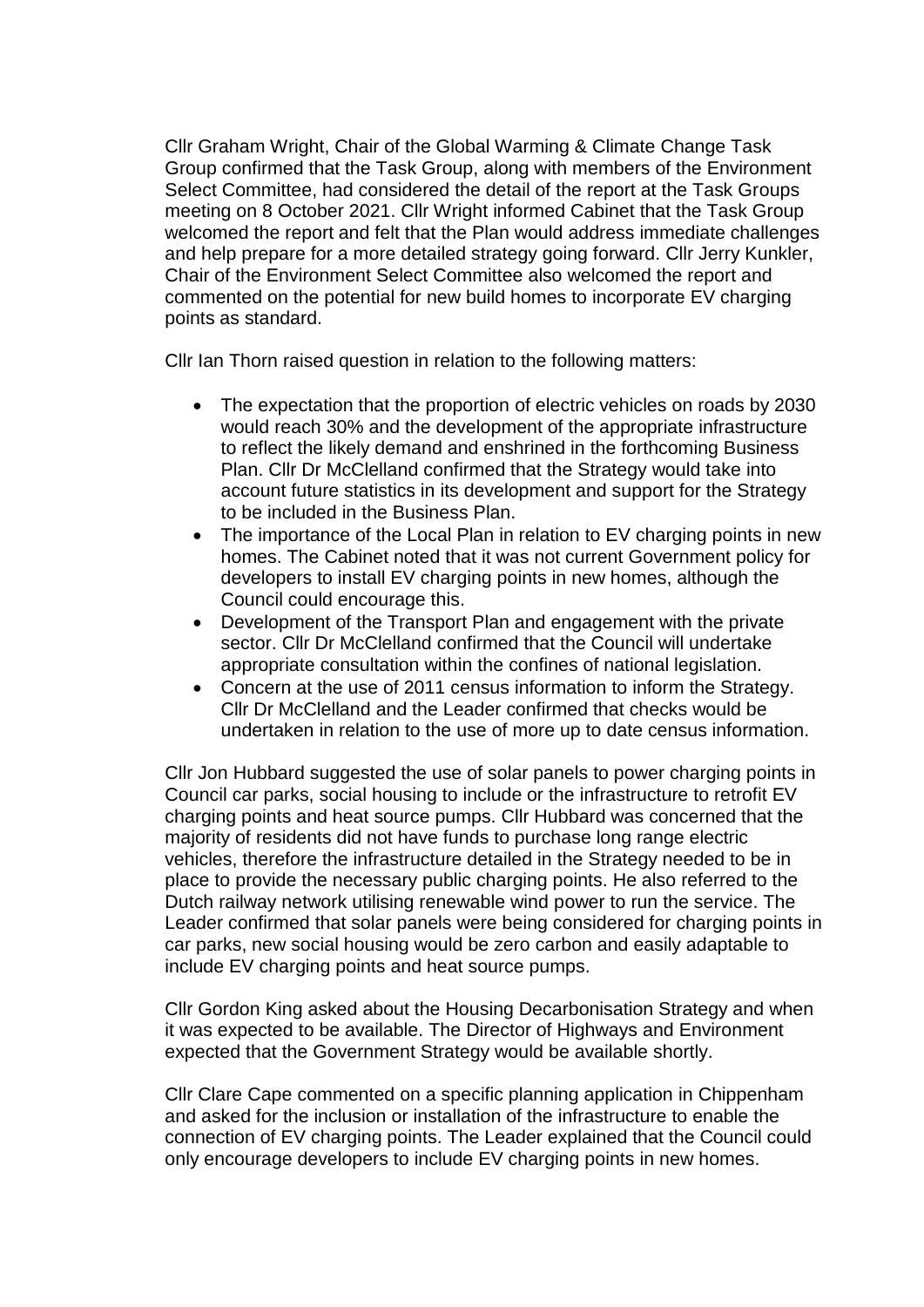Cllr Graham Wright commented on a social housing new build bungalow in Durrington and the inclusion of an EV charging point. Cllr Dr McClelland confirmed that he would need to check the specification for the build and respond after the meeting.

Cllr Gavin Grant commented on the future provision of fast and rapid charge points in community areas with a population over 10,000 residents, and that his area of Malmesbury was not on this list due to the size of the community area and therefore no provision for charging points. Cllr Grant also commented on the location of charging points and their accessibility by residents. Cllr Dr McClelland confirmed that the aspiration was to role out charging points across all communities, with locations being considered in the long term. However, the available budget constrained where the charging points were placed in the short term.

### **Resolved: To adopt the Electric Vehicle Charging Infrastructure Plan 2021/24 and the allocation of £0.275 million in the capital programme to deliver the outcomes.**

#### *Reasons for Decision:*

*The Council has the opportunity to upgrade, improve and expand the EVCPs available to residents and for use by its own fleet. This report offers a fully funded plan to deliver the new infrastructure over the next three years*

### 73 **National Bus Strategy**

Cllr Dr Mark McClelland, Cabinet member for Transport, Waste, Street Scene and Flooding presented the report which provided detail about a National Bus Strategy for England, and associated funding, aimed at improving and increasing bus usage.

Cllr Dr McClelland introduced the report and explained that the Strategy for England is a central government policy aimed at improving and increasing bus usage. It required Local Transport Authorities to work in legal partnership with local bus operators to achieve this growth. The report detailed the benefits in growing passenger numbers.

Cllr Jerry Kunkler, Chair of the Environment Select Committee welcomed the report and confirmed that the Select Committee had considered the detail of the report and supported the report's recommendations at its meeting on 8 October 2021.

Cllr Ian Thorn raised question in relation to the following matters:

- The variation in fares across the county. Cllr Dr McClelland confirmed that fares would be considered further and suggested that they would be levelled down rather than up.
- Welcomed the basis of the government grant to encourage the increased use of public transport in rural areas. Cllr Thorn asked for detail of the plans beyond the funding. Cllr Dr McClelland explained that the ambition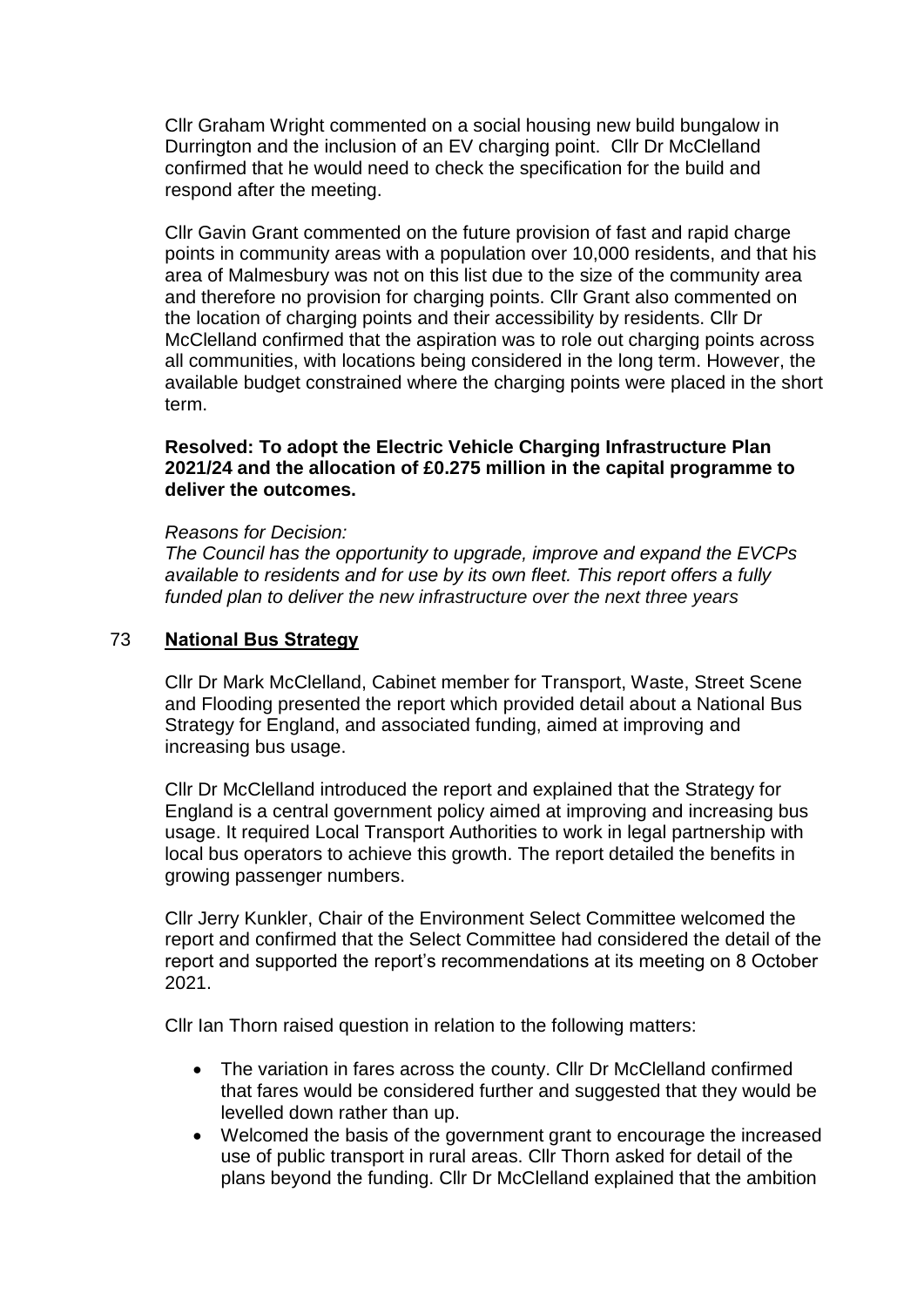was for the additional services to become commercially viable during this time.

- The size of public service vehicles used on new routes to smaller developments. Cllr Dr McClelland confirmed that flexibility would be employed for operation of the new routes.
- Cllr Dr McClelland confirmed that discussions about the Strategy had taken place with bus companies.

Cllr Gordon King commented on the potential for excessive journey times and suggested this could be an area of further consideration.

Cllr Jon Hubbard was concerned that the report did not comment on access to education, and he encouraged work with multiple providers for discretionary rates for those in education/training post 16. Cllr Dr McClelland supported these comments and indicated that there was a smaller number of under 25's currently driving than in previous years.

Cllr Gavin Grant welcomed the positive step forward and supported the comments made during the meeting. He reminded Cabinet that students in the north of the County attended colleges in Cirencester and this would need to be taken into account when considering joined up ticketing. He also raised the issue of the connections between this Strategy and the use of long stay car parks. Cllr Dr McClelland confirmed that he would discuss the comments further with officers.

Cllr Clare Cape spoke about the importance of connectivity with rail stations, and access to the rail station in Chippenham. Cllr Dr McClelland confirmed that investigations were ongoing in relation to Station Hill, Chippenham.

Cllr Tamara Reay asked when the proposed Laywood bus proposal would be introduced considering her responsibility as Air Quality Lead for Devizes. Cllr Dr McClelland confirmed that it would most likely be April 2022 and funded through Section 106 funding rather than funding from central government.

Cllr Tony Jackson welcomed the reinstatement of the half-hourly morning timetable on the Warminster Town Service route 50.

Cllr Dr McClelland explained that Appendix 4 – a table setting out the indicative costs of some of the schemes in priority order - was not currently available and therefore should not be considered when the Cabinet makes its decision.

### **Resolved:**

- **1) To agree the Subsidised Bus Service Fund being committed as defined in the table in paragraph 22**
- **2) Notes the progress on the Rural Mobility Fund (RMF) project and that a further progress report will be submitted in the future.**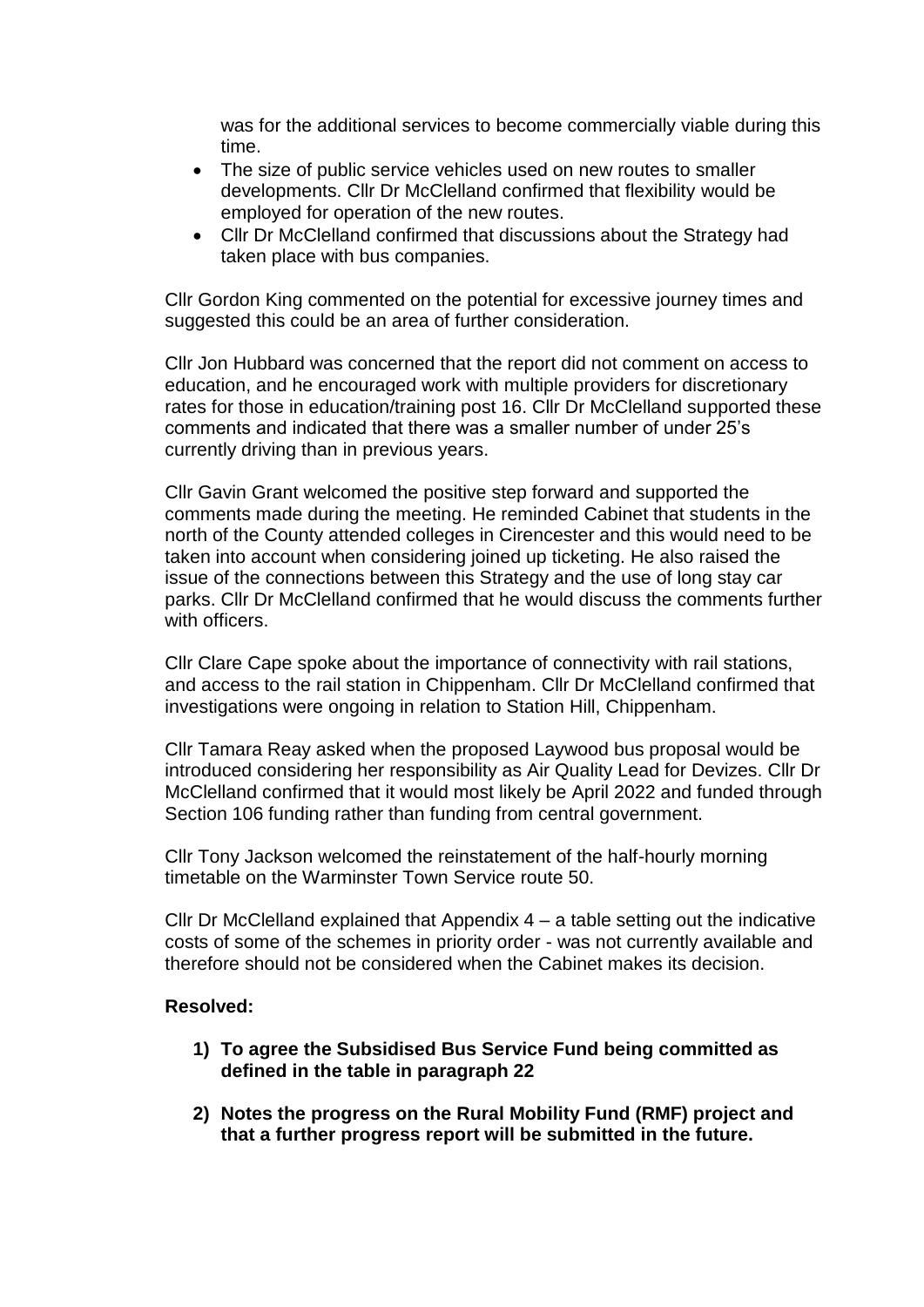**3) Agrees that Wiltshire's Bus Service Improvement Plan (BSIP) (Appendix 1), which will form the backbone of our future Bus strategy – Connected Wiltshire, is submitted to the DfT by 31 October 2021.**

*Reasons for Decision:*

*To ensure that:*

- *1) Access to employment, particularly for lower paid workers is supported in order to grow the economy at what is a critical economic point.*
- *2) Local residents and visitors to the county are suitably connected in order to facilitate essential trips, support the vulnerable and have access to employment.*
- *3) The vision set out by government to grow bus usage nationally can be enacted in Wiltshire.*
- 4) *Public transport is supported appropriately, in order to meet Wiltshire Council's carbon neutrality target and contributes towards increased modal shift.*

# 74 **Wiltshire Council's Housing Board - Annual Report**

Cllr Phil Alford, Cabinet member for Housing, Strategic Assets and Asset Transfer presented the report which provided an update about the activities of Wiltshire Council's Housing Board between December 2020 and September 2021.

Cllr Alford commented on the main elements of the report which focused on the Board's key achievements, Key Performance Indicators and changes in the Board's Terms of Reference.

Cllr Jerry Kunkler, Chair of the Environment Select Committee welcomed the report and confirmed that the Select Committee had considered the detail of the report and supported the report's recommendations at its meeting on 8 October 2021.

Cllr Gavin Grant commented on the councils successful funding award of £500,000 from the Green Homes Grant for work on 100 properties. He asked if works could be undertaken on additional properties. Cllr Alford and the Leader confirmed that all 100 properties had retrofit assessments undertaken, and that there may be an opportunity to increase this number. Alongside this the infrastructure for EV charging points were being installed.

Cllr Jon Hubbard asked about the installation of EV charging points for residents of social housing where garages are detached from their homes. Cllr Alford confirmed that where possible infrastructure was being installed.